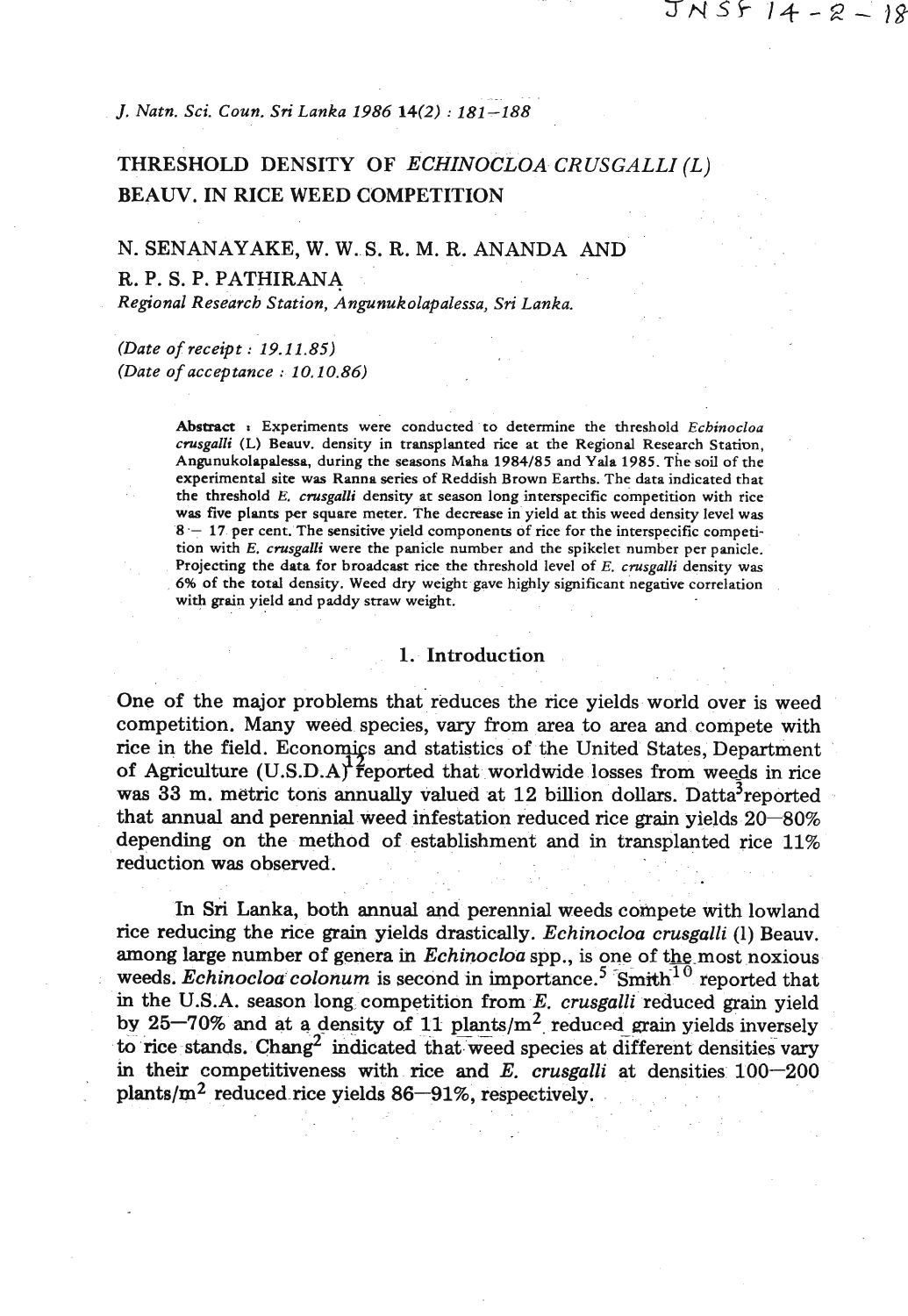## **182** *N. Senanayake, W. W. S.* **R. M.** *R.* - *Ananda* **and** *R. P.* **S. P.** *Pathimna*

The method of land preparation and fertiliser practice also encourages the growth of weed species. Arai and Matsunaka<sup>1</sup> reported that emergence of E. *crusgalli* in transplanted rice was greatly reduced, when the field was ploughed  $15 - 18$  cm deep. Smith *et al.*<sup>11</sup> showed that pre-planting application of phosphorous stimulated the growth of *E. crusgalli.* .Kleining and Noble<sup>6</sup> indicated at moderate levels of N (140 kg/h) grain yield of rice was. inversely proportional to the density of E. *crusgalli.* In the present study, threshold density of E. *crusgalli* in lowland transplanted rice was determined with recommended rates of fertiliser application.

## 2. Materials **and** Methods

The experiments were conducted at the Regional Research Station, Angunukolapalessa, during the wet season (Maha) 1984/85 and dry season (Yala) 1985. Both experiments, *viz*; wet season and dry season, were conducted under rainfed conditions with supplementary irrigation, because of exceptionally high rainfall during the dry season. During experimentation, total rainfall of 251 mm and 365 **ram** and average sunshine hours of 6.79 and 6.85 per day were received during Maha 1984/85 and Yala 1985 seasons, respectively. In both experiments, 6m x 3m plots were used in a randomized complete block design replicated three times. The soils of the experimental site belonged to Ranna series of Reddish Brown Earths in the intermediate land class. .

Three-month age group rice cultivars Bg 276-5 (Maha season) and Bg  $34-8$  (Yala season) were used. Seven treatments  $1,3,5,10,15$  and  $20$  $\overline{E}$  crusgalli plants/m<sup>2</sup> and a control were used during the Maha season.In the Yala experiment, an additional treatment with  $25 E$ , *crusgalli* plants/m<sup>2</sup> was used. Wet bed nurseries of both rices and E. *crusgalli* were raised and the rice was transplanted at the age of 21 days at a spacing of 20 cm **x** 20 cm with 3 plants/hill. The required density of *E. crusgalli* was also transplanted along , with the rice and was well spaced in the plot. Fertiliser application and pest and disease control was carried out as per recommendations of the Department of Agriculture.<sup>4</sup>

Plant height and flag leaf length at harvest were measured from 10 plants selected at random. Tiller count/ $m<sup>2</sup>$  at 30 days after transplanting (DAT) and at harvest, yield components *viz*; panicle number/ $m^2$  1000 seed weight, percentage filled grain, spikelets/panicle and panicle length from 10 panicles selected at random, were measured from each treatment. Paddy was harvested and *Echinocloa* straw was separated from paddy straw before threshing and weighed. After threshing and winnowing, grain weight and paddy straw weight were recorded.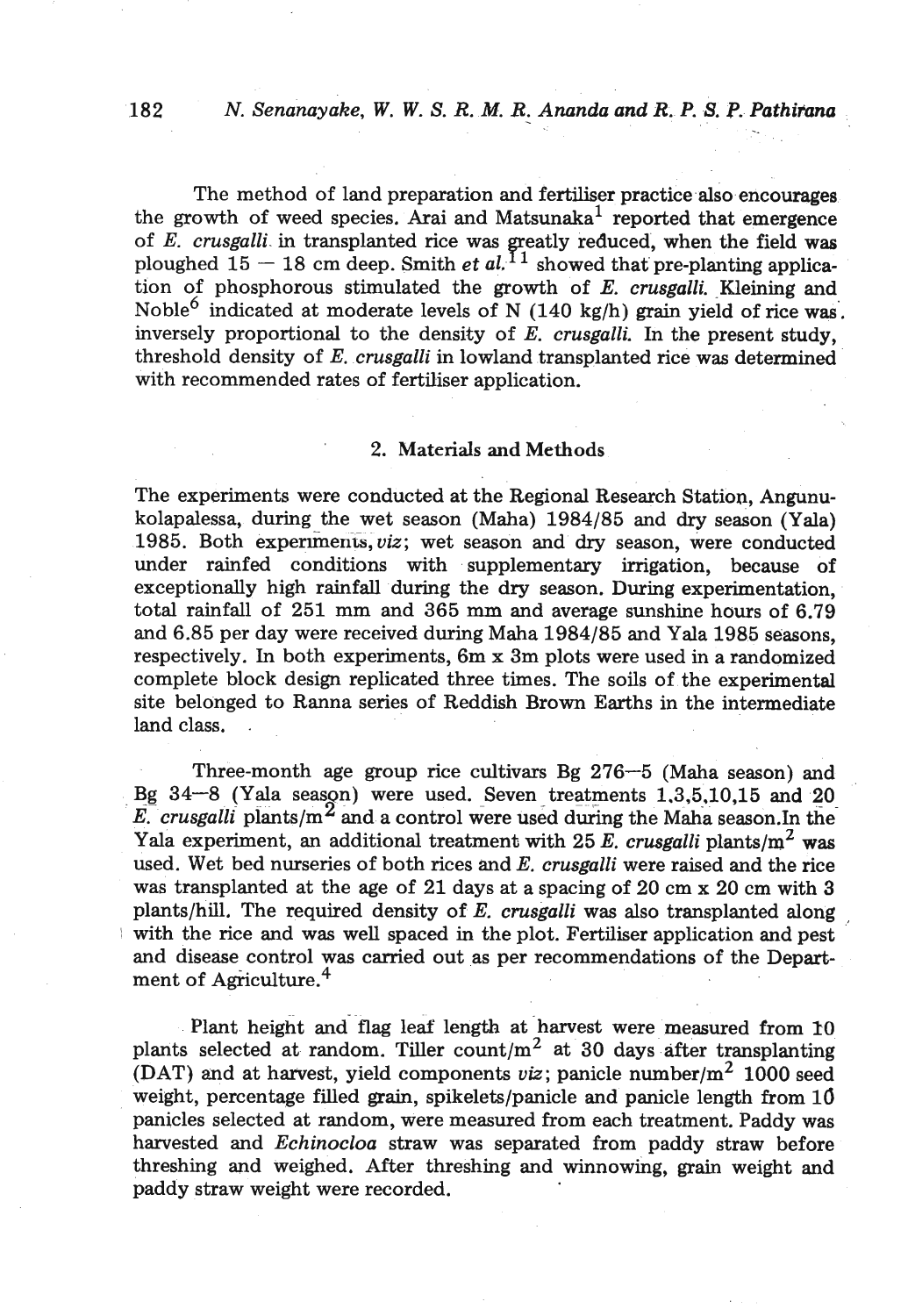| Treatment      | Grain yield mt/ha | % yield loss over control |  |
|----------------|-------------------|---------------------------|--|
| Control        | 4.95a             |                           |  |
| 1 weed/ $m^2$  | 4.79 ab           | 3.23                      |  |
| 3 weed/ $m^2$  | 4.35 abc          | 12.12                     |  |
| 5 weed/ $m^2$  | 4.11 abc          | 16.96                     |  |
| 10 weed/ $m2$  | $3.93$ bc         | 20.80                     |  |
|                |                   |                           |  |
| 15 weed/ $m^2$ | 3.52c             | 24.03                     |  |
| 20 weed/ $m^2$ | 3.78c             | 23.63                     |  |
|                |                   |                           |  |

**Table 1. Grain yield and percentage yield loss of Bg 276-5, Maha 1984185 season** 

**Any two means followed by the same lerter is not significantly different at 5% probability level.** 

### **3. Results**

Table 1 shows the results of the Maha 84/85 season experiment. In this experiment, yield component data were not taken except the panicles/ $m^2$ and rice **grain** yields. Rice **grain** yield decreased with'an increase in density of *Echinocloa* and was significant when it exceeds 5 plants/ $m^2$ .

Results of Yala season are presented in Tables 2 and 3. The plant height and flag leaf length showed no significant differences, whereas a significant drop in tiller count was observed at Echinocloa density of 25 plants/ $m^2$ . Among the other yield components, panicles/ $m^2$  indicated a significant drop when the *Echinocloa* density exceeds 10 plants/ $m^2$ (Table **2).** Effect of competition on spikelet number/panicle shows that there were no significant differences among the treatments, but the treatments were significant compared to the control. Rest of the yield compopents do not show significant differences. Grain yield data indicate that weed density exceeding 5 plants/ $m^2$  results in a significant drop (Table 3). Further, the rice straw yield also decreased with increase in Echinocloa density.

Correlation analysis of weed straw weight with grain yield and rice straw yield of dry season **data** shows a highly significant negative correlation,  $-0.97$  and  $-0.91$ , respectively.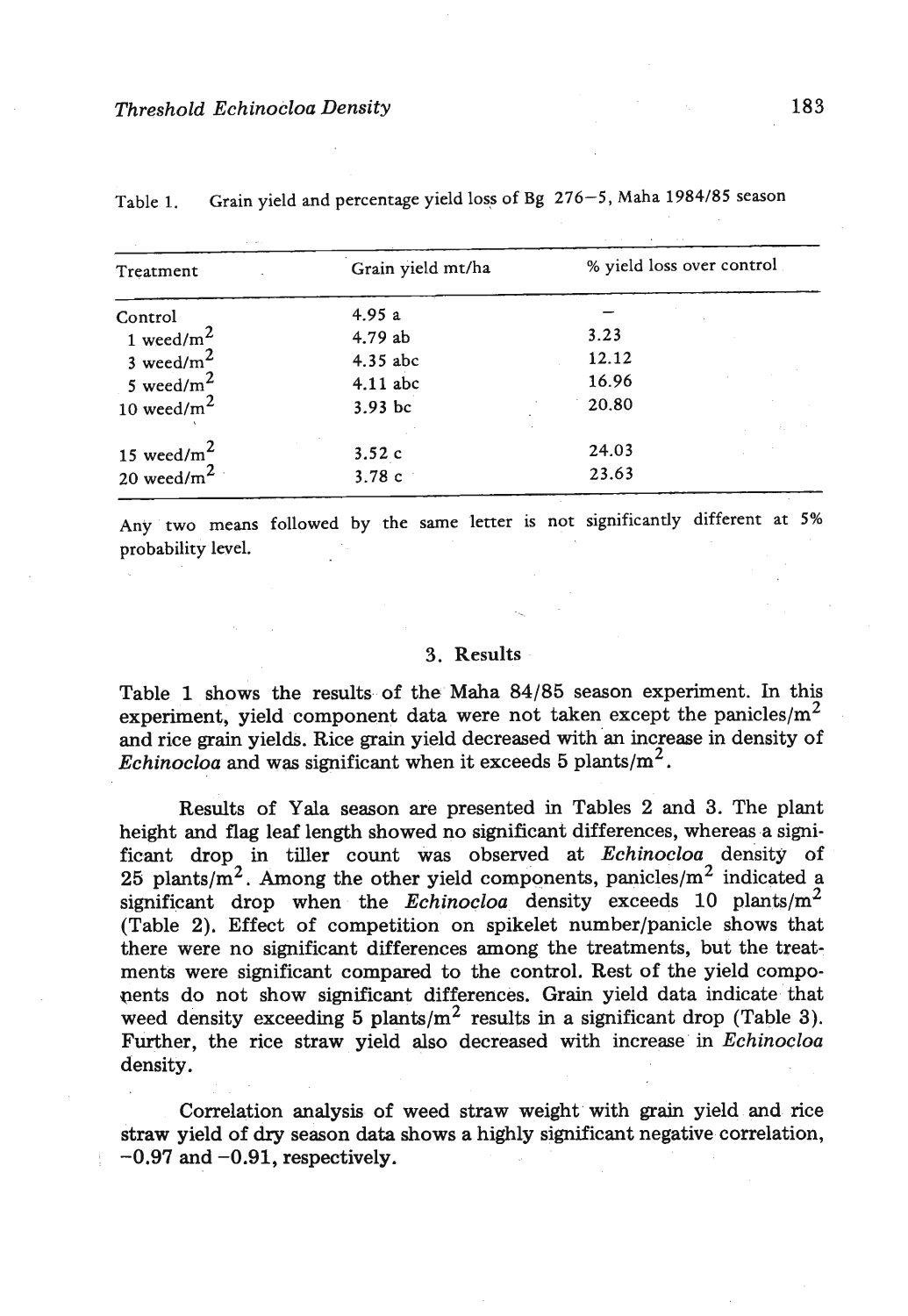| Treatment<br>- 5 4 | Tillers/ $m^2$     | Panicles/m <sup>2</sup> | Spikelets per<br>panicles |
|--------------------|--------------------|-------------------------|---------------------------|
| Control            | 297.5a             | 247.5a                  | 225.4a                    |
| 1 weed/ $m^2$      | 307.3a             | 227.5ab                 | 196.6 b                   |
| 3 weed/ $m^2$      | 295.0a             | 237.5ab                 | 187.9 b                   |
| 5 weed/ $m^2$      | 315.0a             | 210.0ab                 | $-187.5b$                 |
| 10 weed/ $m^2$     | 292.5a             | 225.0ab                 | 197.1 <sub>b</sub>        |
| 15 weed/ $m^2$     | 277.5a             | 192.5 <sub>b</sub>      | 174.8 b                   |
| 20 weed/ $m^2$     | 265.0a             | 197.5 <sub>b</sub>      | 178.3 <sub>b</sub>        |
| 25 weed/ $m^2$     | 197.5 <sub>b</sub> | 165.0c                  | 185.9 b                   |

Table 2. Tiller count at 35 DAT, panicle number and spikelet number per panicle at harvest of Bg 34-8, Yala 1985

Any two means followed by the same letter is not significantly different at 5% probability level.

| Treatment      | Grain yield<br>mt/ha | Straw weight<br>mt/ha | Weed Dry weight<br>mt/ha | % yield<br>loss over<br>control |
|----------------|----------------------|-----------------------|--------------------------|---------------------------------|
| Control        | 4.68a                | 4.50a                 |                          |                                 |
| 1 weed/ $m2$   | 4.20ab               | 3.84 abc              | 0.57d                    | 10.25                           |
| 3 weed/ $m2$   | 4.37a                | 3.92ab                | 1.43c                    | 6.62                            |
| 5 weed/ $m^2$  | 4.29ab               | $2.91$ cd             | 1.01 <sub>d</sub>        | 8.33                            |
| 10 weed/ $m^2$ | 3.41 <sub>b</sub>    | 2.78d                 | 3.18 <sub>b</sub>        | 27.13                           |
| 15 weed/ $m2$  | 3.43 <sub>b</sub>    | 2.85c                 | 2.94c                    | 26.70                           |
| 20 weed/ $m^2$ | 3.04c                | 2.47d                 | 4.24 <sub>b</sub>        | 35.04                           |
| 25 weed/ $m^2$ | 1.94d                | 1.51c                 | 5.65a                    | 58.54                           |
| Correlation    |                      |                       |                          |                                 |
| Coefficient    |                      |                       |                          |                                 |
| Weed weight    | 0.97                 | $-0.91$               |                          |                                 |

Table 3. Grain yield, straw and weed weight at different densities of *Echinocloa*, Yala 1985.

Any two means followed by the same letter is not significantly different at 5% probability level.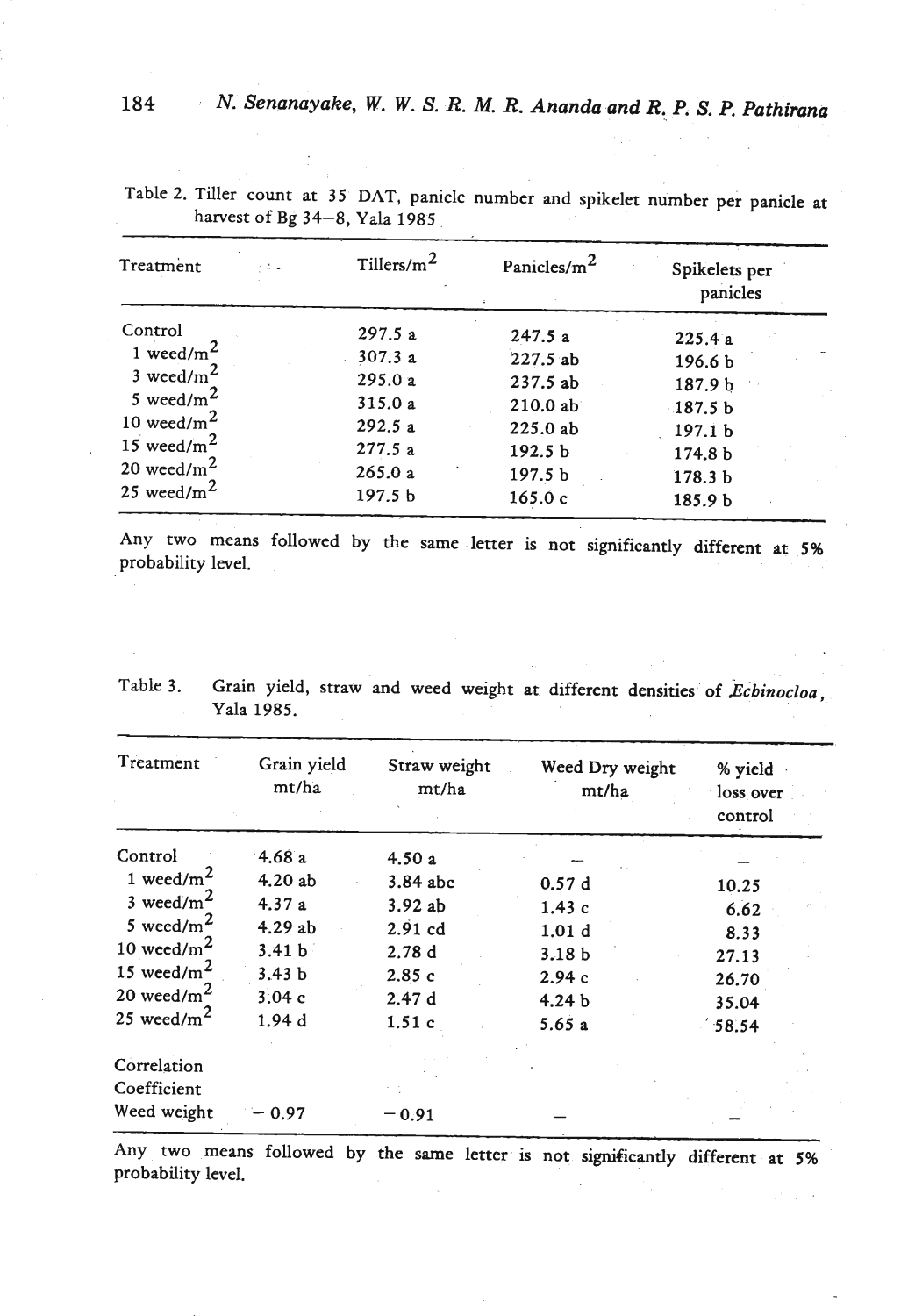## 4. Discussion **and** Conclusions

Plant height at harvest in both seasons and flag leaf length during dry season showed no significant differences among treatments even though there were slight differences in height with increased *Echinocloa* density.

Tillers/ $m<sup>2</sup>$  at 35 DAT indicated that there appears to be no effect (Table 2) on increase in density of *Echinocloa* upto 20 plants/ $m^2$ . However equal number of hills planted to rice and  $E$ . *crusgalli* (25 plants/m<sup>2</sup>) indicated a 33% drop in tiller number which was significant. On the other hand, panicle number at harvest, which is also the effective tiller number, showed significant differences among treatments and a decreasing trend with the increase in E. *crusgalli* density/m2. This also indicates that increased interspecific competition with increased weed density rendered a greater number of tillers ineffective, thus bringing about significant differences in panicle number among treatments. Noda<sup>9</sup> also indicated that  $E$ . crusgalli competition during maximum tillering reduces the panicle number, while during early ripening reduces grain yield and quality. Data further indicated that the spikelet number/panicle was highly sensitive to interspecific competition rendered by E. *crusgalli* and gave a significant drop even at a density of 1 weed/m2. Further significant decrease in spikelet number, was not observed even if the *E. crusgalli* density increased to 25 plants/m2. The percentage filled **grain** and 1000 seed weight. did not show significant differences among treatments.

Grain yield in both seasons with season long interspecific weed competition decreased with the increase in *E. crusgalli* density and was significant when it exceeds 5 plants/ $m^2$ . At this threshold level, the decrease in **grain** yield over the **zero** weed density was 8.33% and 16.9% during Yala and Maha seasons respectively. Datta<sup>3</sup> also indicated season long competition by mixed annual and perennial weeds reduced grain yield by 11% in transplanted rice. The threshold level **as** a percentage of total density (75 rice plants and 5 E. *crusgalli* plants) was 6.2%. Thus if we were to project this data for broadcast sown rice, we can safely conclude that a significant drop , in **grain** yield could be expected if the **8.** *crusgalli* density exceeds *6%.*  Fwther, increasing the *E. crusgalli* density to 25 plants/m2, a 58.5% drop in grain yield was observed and at this density all the planting hills were shared by  $3$  rice plants and a single weed. Smith  $10^{\circ}$  indicated similar results where season long competition at density levels.  $3$  rice and season long competition at density levels, 3 rice and 25 plants/ft2 and 31 rice and 25 E. *crusgalli* plants/ft2 resulted in 79% and 95% rice yield reduction, respectively. Noda<sup>9</sup> also indicated that competition at early ripening stage reduced rice grain yield and quality. Lubigan and Vega<sup>7</sup> showed that E. *crusgalli* density of 20 plants/m<sup>2</sup> reduced grain yield by 20%.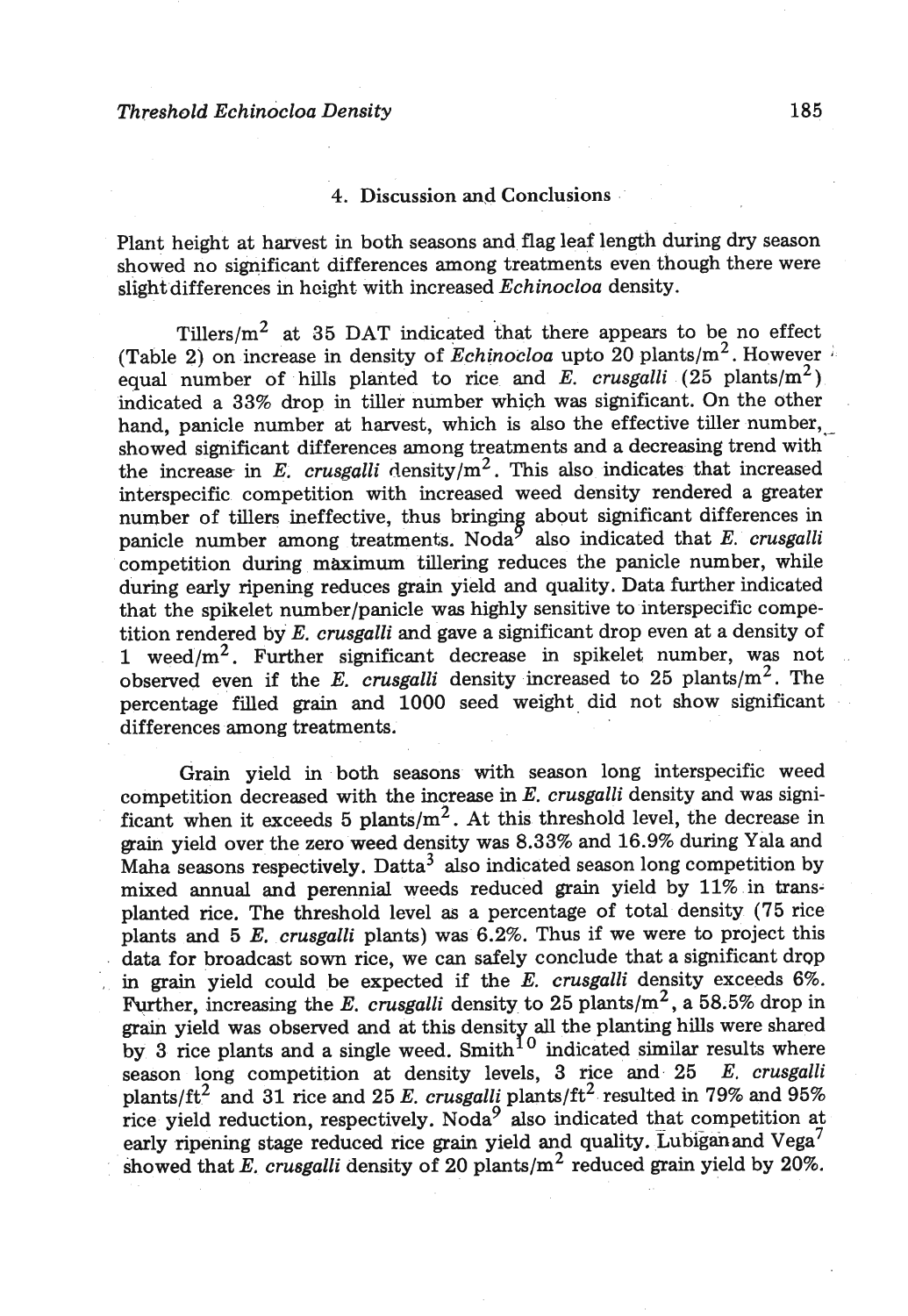These data indicaie that *E. crusgalli* at very low densities renders a very high competition to rice. The highly competitive nature of this weed could be attributed to its physiological superiority, being a plant following **C4** photosynthetic pathway. **C4** plants normally have a very high growth rate and a high dry matter production, as reflected in these experiments. At the highest weed density level **(25** plants/m2), while competing with **3** rice plants at the same hill, gave **5.65** mt/ha dry matter production whereas the control treatment (25 hills/m<sup>2</sup>, with 3 rice plants per hill) with only intraspecific competition rice plants gave 4.50 mt/ha (Table **3).** 

Correlation analysis showed a very high significant negative correlation between weed dry weight and grain yield. Significant negative correlation between weed dry weight and rice straw indicate an increase in weed dry matter with the increase in weed density and a corresponding decrease in rice straw weight due to increasing intensity of inter-specific competition (Table 3). Matsunaka<sup>8</sup> indicated that a linear relationship existed between weed density and yield loss, at E. *crusgalli* densities normally encountered in the field. At threshold population level decrease in rice straw weight due to interspecific competition was **35.3%** even though the decrease in grain yield was **8.33%.** 

In conclusion, the threshold E, *crusgalli* density with season long interspecific competition was  $5$  plants/m<sup>2</sup> and the decrease in yield was **8.33** - **16.9%.** The major contributory yield components decreasing **grain**  yield with the increase in weed population were panicles/ $m^2$  and the spikelet number/panicle. Significant negative correlation between weed dry weight with grain yield and rice straw weight was also observed.

#### **References**

- **1. ARAI, M.** & **MATSUNAKA, S. (1969)** *Japanese Agric. Res. l(2)* : **5-9.**
- 2.. **CHANG, W.** I,. **(1978)** *J. Taiwan -Agric. Res, 19(4)* .: *18-24.*
- 3. De DATTA, S. K. (1979) *In Symposium on Weed Control in Tropical Crops. Weed* Science Society, Philippines Inc. and Philippine Council for Agriculture and *Resource Research Philippines, 9-44.*
- **4. Department of Agriculture (1983) Rice Production, Education and Training Division, Department of Agriculture, Peradeniya, Sri Lanka,** 26.
- 5. **HOLM, L. G., PLUCKNETT, D. L. PUNCHO, J. V. & HERBERGER, T. P. (1977)**. *The Wo?lds Worst Weeds,* **University Press of Hawaii, Honolulu,** *609* **pp.**